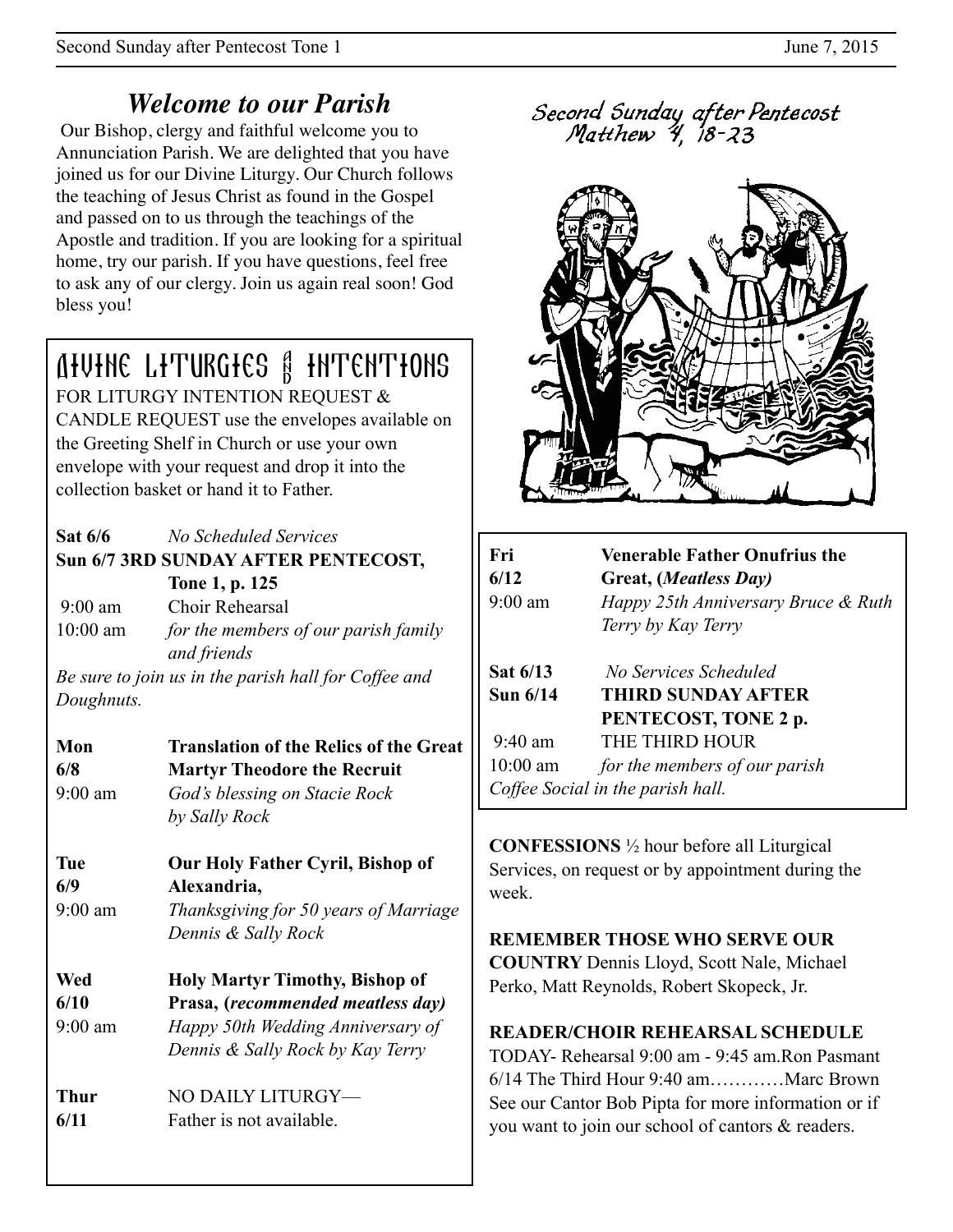| <b>PRAYER REQUESTS Marilu Krofchik, Margaret</b><br>Bevins, Fr. Michael Mondik (Rahway NJ), Anne<br>Wolf, Stella Navarette, Nicholas Moyta, Jean<br>Anderson, Betty Belanger, Betty Perebzak, Sister                                                                                                                                                                                                                                                                                                                                              | <b>Holyday of Obligation</b>                                                                                                                                                                                                                                                                                                                                                                                                                                                                                                        |
|---------------------------------------------------------------------------------------------------------------------------------------------------------------------------------------------------------------------------------------------------------------------------------------------------------------------------------------------------------------------------------------------------------------------------------------------------------------------------------------------------------------------------------------------------|-------------------------------------------------------------------------------------------------------------------------------------------------------------------------------------------------------------------------------------------------------------------------------------------------------------------------------------------------------------------------------------------------------------------------------------------------------------------------------------------------------------------------------------|
| Kathy Izer, the sister to Fr. Wes Izer, Robert<br>O'Loughlin, the father of Fr. Michael, David, the<br>brother of Marilyn Cooper, Richard Sesma, Deanna<br>Keefe, Jean Mayo, Rita Pipta's mother, Ron Lowery<br>& Family, Alex Vida, Susan Dovin, Evdokiya<br>Obushko, Kay Weil, Janet Lambert, and Ron, Carol &<br>Gilbert Pasmant, Ethan McArthur. Our Christian<br>friends undergoing persecution in Pakistan, Iraq, Iran,<br>Syria, Egypt and other lands. For "gentle showers"                                                               | WE MADE OUR BISHOP'S APPEAL GOAL<br>Thanks to the generosity of our parish family. We<br>need some ideas how to use the 30% rebate. Let<br>Father know your ideas. Here are some ideas: We<br>don't have an emergency fund, the floor in the parish<br>hall is unsafe for coming up or use it on the principle<br>of our mortgage.                                                                                                                                                                                                  |
| upon our land that it fill our reservoirs.<br><b>7 DAY CANDLE OFFERING</b><br><b>Eternal Light:</b>                                                                                                                                                                                                                                                                                                                                                                                                                                               | <b>SPECIAL ANNOUNCEMENTS</b><br>We need to honor our graduates, high school or<br>1)<br>college or etccall the parish office and let us<br>know.                                                                                                                                                                                                                                                                                                                                                                                    |
| <b>Intention of Sally Rock</b><br><b>Icon of our Lord:</b><br>Robert & Nina Erickson by Mary Washko<br><b>Icon of the Theotokos</b>                                                                                                                                                                                                                                                                                                                                                                                                               | 2)<br>Advisory Board Meeting set for Sunday June 14<br>after the 10am Divine Liturgy. a) 30% rebate<br>from Bishop's Appeal b) tile floor in hall needs<br>replacing. c) Renting out church for weddings.<br>We have many photographers in our parish, just<br>3)                                                                                                                                                                                                                                                                   |
| <b>Vestibule Icon of our Lord:</b><br>Helen Bruce by Mary Washko                                                                                                                                                                                                                                                                                                                                                                                                                                                                                  | look at them all when a picture moment if taking<br>place, please, please send a copies of your parish<br>pictures to the parish office for publication.                                                                                                                                                                                                                                                                                                                                                                            |
|                                                                                                                                                                                                                                                                                                                                                                                                                                                                                                                                                   |                                                                                                                                                                                                                                                                                                                                                                                                                                                                                                                                     |
| <b>Parish Calendar &amp; Upcoming Events</b><br>Sun 6/14 Parish Advisory Meeting after a brief<br>coffee break.                                                                                                                                                                                                                                                                                                                                                                                                                                   | <b>TITHING AND ATTENDANCE REPORT</b><br><b>May 31-All Saints Sunday</b><br>Attendance: Sun: 10:00 am 118 Souls                                                                                                                                                                                                                                                                                                                                                                                                                      |
| Sun 6/21 FATHER'S DAY                                                                                                                                                                                                                                                                                                                                                                                                                                                                                                                             | Adult Tithes: \$3,663.50<br>Youth Tithes: \$15.20                                                                                                                                                                                                                                                                                                                                                                                                                                                                                   |
| <b>Birth of Saint John the Baptist-Solemn Holy Day</b><br>Wed 6/24 Feast Day Liturgy9:00 am<br>Fri-Sun 26-28Myrrh-Bearers Retreat<br><b>Eparchial Event Myrrh-bearers Retreat at the</b><br>Franciscan Renewal Center in Scottsdale, AZ<br>The retreat is for girls 7-11 years, teen girls<br>from $12-17$ and for women $18+$ years.<br>Registration forms are available on the table at<br>the entrance to the church. Contact: Sister<br>Jean Marie 602-861-9778 or e-mail--<br>jean.sister@cox.net<br>Mon 6/29 FEAST OF SAINTS PETER AND PAUL | Pentecost Sunday: \$753.00<br>Candles: \$157.00<br>Pentecost: \$55.00<br>Bishop's Appeal: \$1,600.00<br>Principle Reduction: \$25.00<br>Thank you for your support and love for our Parish.<br><b>FYI-PLEDGE COMMITTMENT UPDATE</b><br>Started: December 2013- - Ends: March 30, 2016<br>Purpose: to reduce the principle on our church mortgage<br>Pledge Goal: \$200,000<br>Amount Pledged: \$181,679<br>Pledges Paid to Date: \$139,478<br>Difference: \$18,321<br>You may call the office to check on your payment<br>schedule. |
|                                                                                                                                                                                                                                                                                                                                                                                                                                                                                                                                                   |                                                                                                                                                                                                                                                                                                                                                                                                                                                                                                                                     |